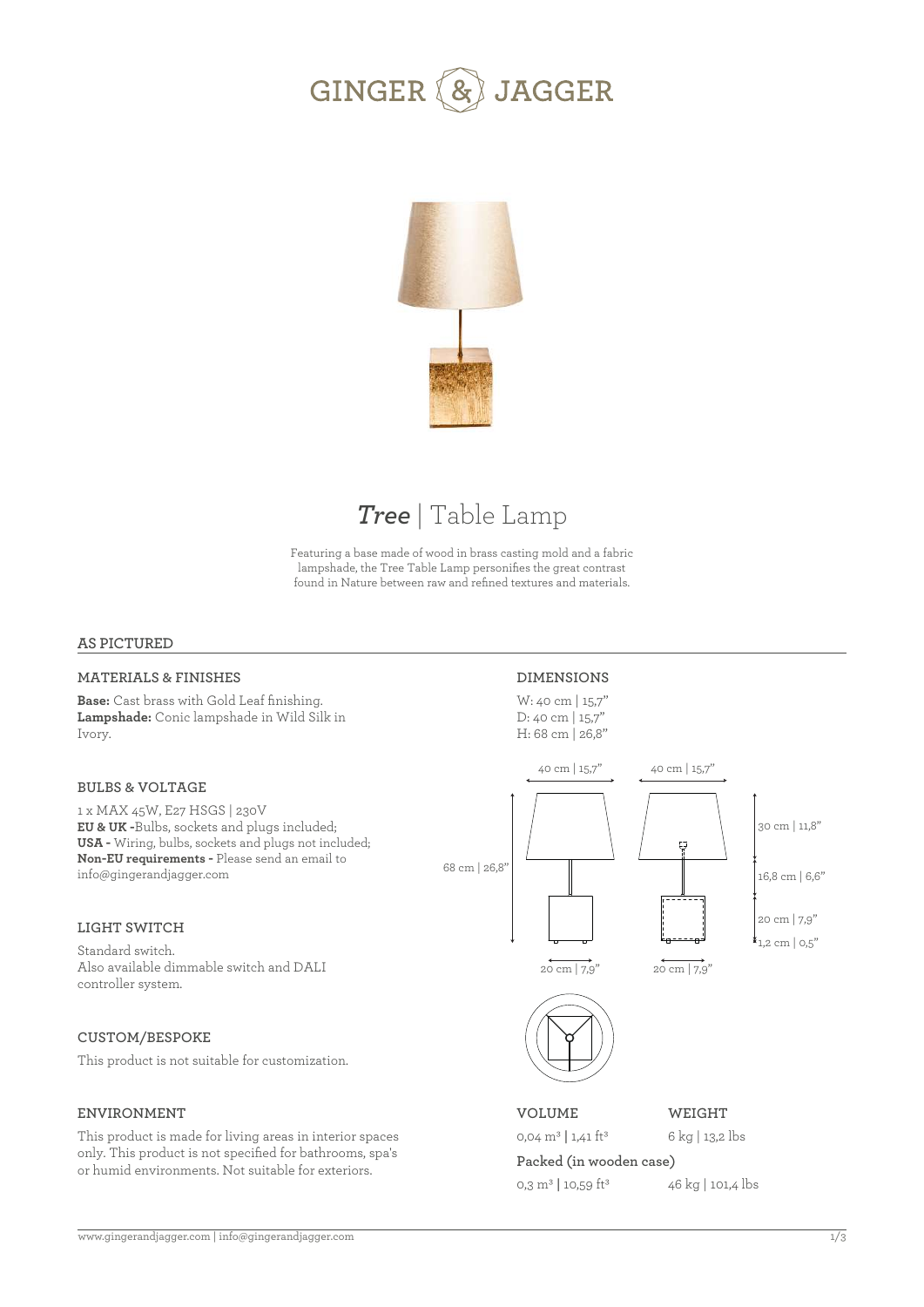# GINGER & JAGGER

### **PRODUCT OPTIONS**

Tree | Table Lamp

### **MATERIALS & FINISHES**

**Base:** Cast brass in Gold, Silver or Copper leaf finishing. **Lampshade:** Wild Silk in Ivory, Honey, Green Moss, Black Amber or Silver.

**Base:**





Cast brass with Cast brass with Cast brass with gold leaf **BRASS**

silver leaf **SILVER** copper leaf **COPPER**

### **Lampshade:**